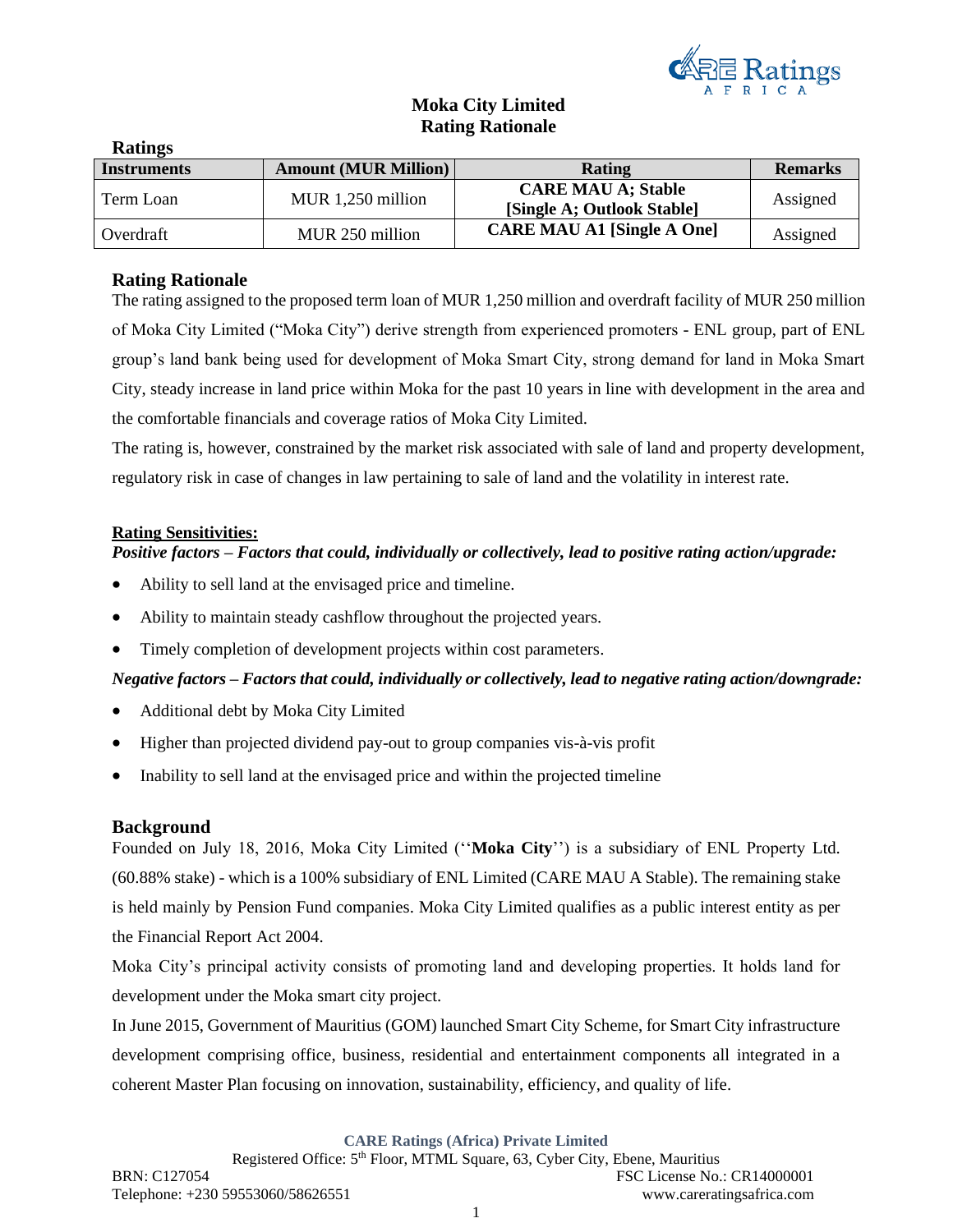ENL Limited is the custodian of around 23,000 arpents of land. The company grows sugar cane on 15,000 arpent. The balance is sellable agricultural land in and around Moka. The company is converting part of this land with GOM approval for development of Smart City.

Local residential market continues to be driven by a strong demand for plots of land and its built-up units in the Moka region. ENL Limited through various group companies and by selling land parcels has played an instrumental role in development of the Moka region for last 12 years.

The status of Moka region is as under:

# **置 Ratings Agricultural land** 14.100 arpents in Moka and Savannah 7,500 arpents in Bel ombre-Case noyale Land development 425 arpents in Moka Smart City 534 arpents being transferred 450 arpents in Moka 66 arpents in Savannah



Over the last two decades, Moka region has slowly transformed from a village to a vibrant modern smart city with a rich history. Majority of the area in Moka was agricultural land (owned by ENL) used to cultivate sugarcane. In 1970, ENL Group donated land to build the Mahatma Gandhi Institute. During past 12 years, more developments happened in the region such as the opening of Bocage International School, Ecole du Centre in Helvetia, The Wellkin Hospital, a sport & well-being centre (Synergy) and two malls: Les Allées d'Helvetia and Bagatelle Mall (Mall of Mauritius). The head office of the Mauritius Broadcasting Corporation moved to Moka and a third shopping mall, Kendra Shopping Centre was open. More and more people started to relocate to Moka when several residential developments started. As Mon Desert Alma sugar factory ceased its operations, the land surrounding the factory was transformed in a modern business park i.e., Vivea Business Park.

**CARE Ratings (Africa) Private Limited**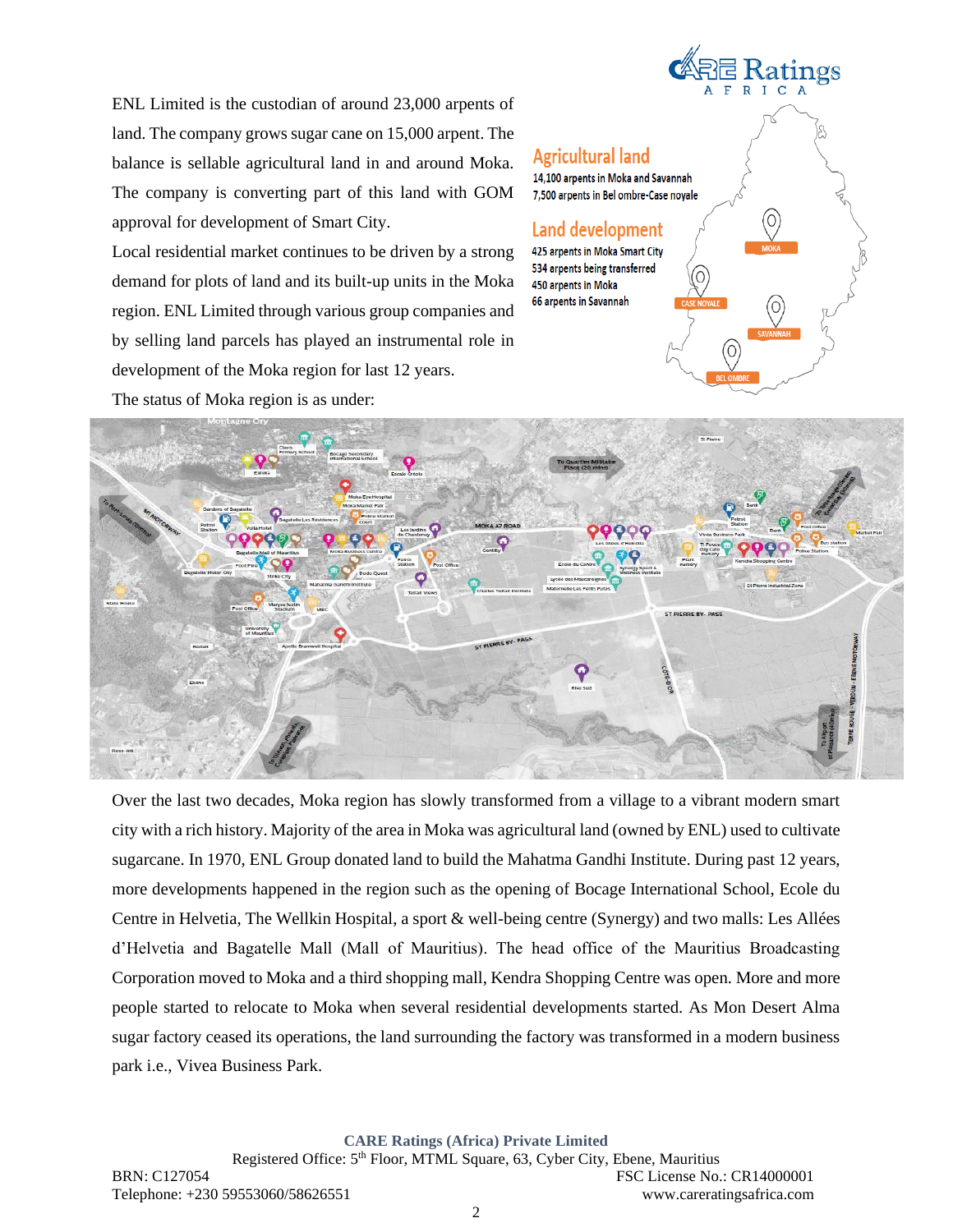

Launch of Moka Smart City: Post introduction of Smart City Scheme (June 2015), ENL Limited incorporated Moka City Limited in June 2016 through amalgamation of various entities in return for shares. Moka City Limited then applied for a Smart City Certificate for development of freehold land of 454 arpent. In November 2017, GOM provided Smart City Certificate to Moka City Limited for the development of residential units, commercial offices, educational facilities, sports, medical and bus terminus over 454 arpent of land. Development of Phase I took place in the region of Bagatelle.

In 2018, ENL got the approval from Govt. of Mauritius to develop 1,000 arpent. Accordingly, for the Phase II, Moka City Limited acquired 534 arpent of land from ENL Limited which was financed by a MUR 3.6 billion equity raising. External investors invested MUR 1.9 billion and the remaining amount of MUR 1.7 billion was invested by ENL Property Limited. The MUR 3.6 billion investment was made in convertible debentures (MUR 1.08 billion) and the remaining amount of MUR 2.52 billion being equity.

Over last 3 years, ENL Limited has been converting agricultural land (with GOM approval under Moka Smart City Scheme) in and around Moka region and transferring them to ENL Property (against redeemable shares) which in turn was transferred to Moka City (against redeemable shares). The cost of such land to ENL Limited is negligible, since ENL group has been holding these land for more than 100 years. However, under IFRS 9, the company has been revaluing the land over last few years and post revaluation, the value of such land in the books are around Mur 6.0- 10.0 million per arpent. ENL Limited has transferred these lands to ENL Property and then subsequently to Moka City at around Mur 6.0- 10.0 million per arpent.

Moka City will develop infrastructure on these land (roads, power, water, boundaries, land scaping & beautification,) and sell it at an average price of Mur 25-35 million per arpent (current market price). Schools, Hospital, shopping mall and Clubs has already been developed in the Moka region by ENL group. As per plans submitted to GOM, Moka Smart City, is proposed to be developed on 1,000 arpent of land over 15 years.

#### **Management**

The strategic affairs of the company are looked after by Mr. Johan Pilot who is the Chief Executive Officer of ENL Property. He is a professional accountant and joined ENL as a Finance Manager in 2007. In 2015, he took the leadership of ENL Property which manages the group's land bank and residential & office developments. He is currently working on the Moka Smart City project. Mr. Johan Pilot is assisted by a team of experienced and qualified professionals.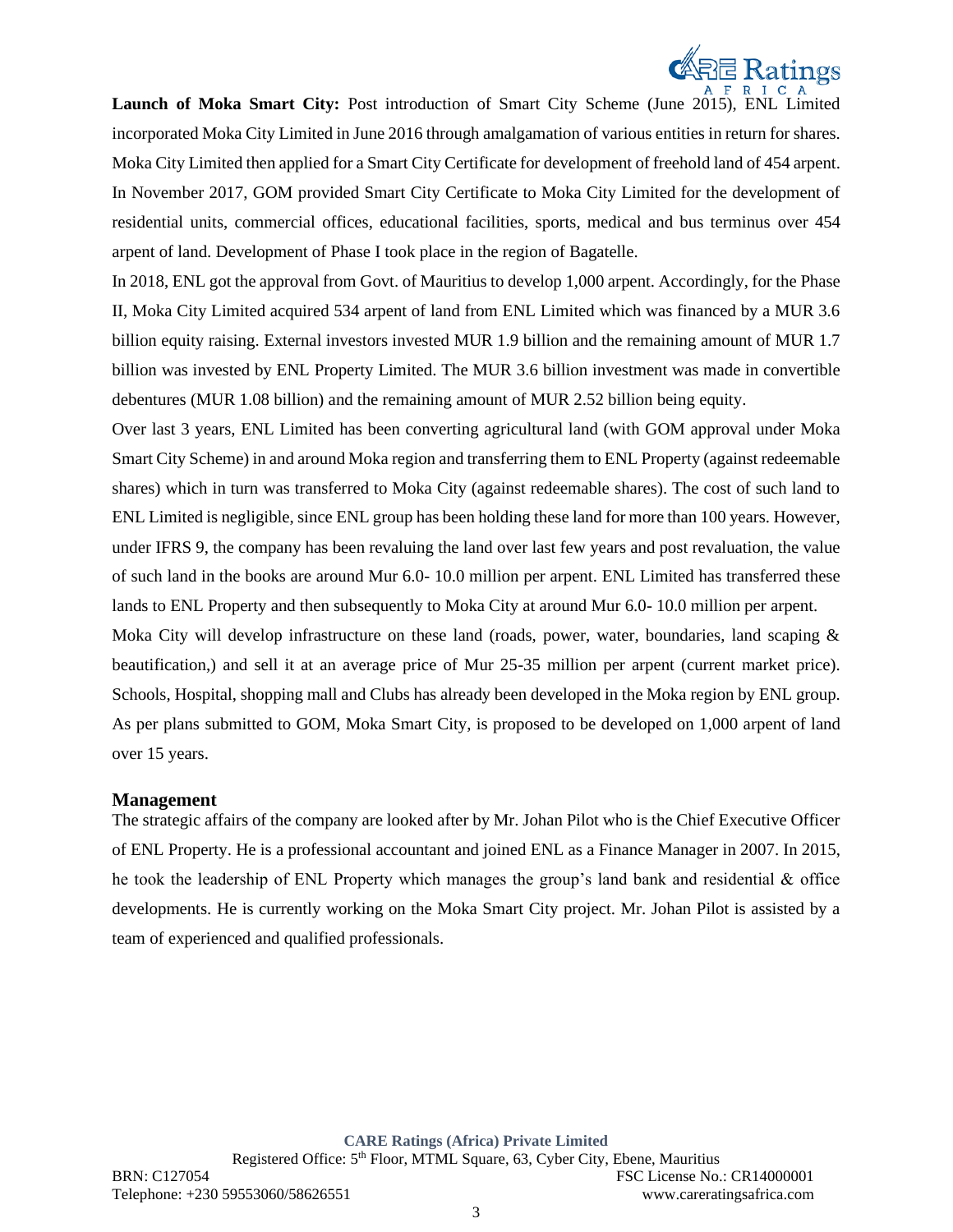

## **CREDIT RISK ASSESSMENT**

*Experienced promoters and part of ENL group* Moka City Limited is a part of ENL group (ENL Limited & its subsidiaries) which is one of the largest conglomerates in Mauritius. The ENL group develops and manages a portfolio of more than 100 operating companies engaged in diverse industries such as agriculture, land, real estate, hospitality, logistics, fintech,

commerce and manufacturing. Agriculture, land, and property are the major business segments of ENL. ENL Limited (ENL) is controlled and managed by the Noel family.

The group owns around 23,000 arpents (acres) of land in Moka (Centre of the island and most populated  $\&$ one of the posh areas of Mauritius), Savannah (South) and Bel Ombre/Case Noyale (South-West). It grows sugar cane on 15,000 arpent of land and have earmarked about 5% of this area (around 1,000 arpent near Moka) for real estate development over next 10 years. Since the group has been holding such land for more than 100 years, its cost is almost negligible as compared to its current value. In 2011, the group inaugurated the Bagatelle Mall which is the most popular mall of Mauritius and has increased the land value in Moka region. The group's strategy for growth has remained virtually unchanged over time: it leverages its significant land assets, to create cash-generating businesses that participate in building up modern-day Mauritius.

The promoters of ENL group hold their stake in various group entities through L'Accord. Four of the group's companies (ENL Limited [CARE MAU A Stable], Rogers, Ascencia [rated CARE MAU A+ Stable] and Commercial Investment Property Fund [CIPF: rated CARE MAU A-(SO) Stable]) are listed on the Stock Exchange of Mauritius, with a combined market capitalization exceeding MUR 25 billion (as against total debt of MUR 24 billion).

| For the year ended as on June 30,                                            | 2019           | 2020    | <b>9MFY21</b> |
|------------------------------------------------------------------------------|----------------|---------|---------------|
|                                                                              | <b>Audited</b> |         |               |
| <b>Total Income</b>                                                          | 255            | 226     | 696           |
| <b>EBIDTA</b>                                                                | 60             | (92)    | 493           |
| Interest                                                                     | 199            | 389     | 245           |
| Fair value gain on revaluation of investment properties                      | 282            | 1,869   | 63            |
| Profit on sale of land                                                       | 43             | 872     |               |
| <b>PBT</b>                                                                   | 197            | 2,636   | 311           |
| <b>PAT</b>                                                                   | 189            | 2,640   | 311           |
| Gross Cash Accruals (GCA) (Net of fair value gain in FY19,<br>FY20 & 9MFY21) | 189            | 771     | 248           |
| Dividend paid/proposed                                                       | 195            | 169     |               |
| Tangible networth                                                            | 17,348         | 19,656  | 19,967        |
| Total debt                                                                   | 7,223          | 7,336   | 7,245         |
| <b>Investment</b> in Subsidiaries                                            | 14,685         | 13,661  | 13,661        |
| Cash & Bank balances                                                         | 609            | 789     | 756           |
| <b>Key Ratios</b>                                                            |                |         |               |
| PAT (after defd. tax) / Total income                                         | 74.12          | 1170.71 |               |
| Debt equity ratio                                                            | 0.41           | 0.36    |               |
| Overall gearing ratio                                                        | 0.42           | 0.37    | 0.36          |
| Interest coverage (times)                                                    | NM             | NM      | 2.01          |

**ENL Limited (Standalone Financials) as on June 30, 2020 are as under:** *MUR Million*

*Development of the Moka Smart City*

**CARE Ratings (Africa) Private Limited** Registered Office: 5th Floor, MTML Square, 63, Cyber City, Ebene, Mauritius BRN: C127054 FSC License No.: CR14000001 Telephone: +230 59553060/58626551 www.careratingsafrica.com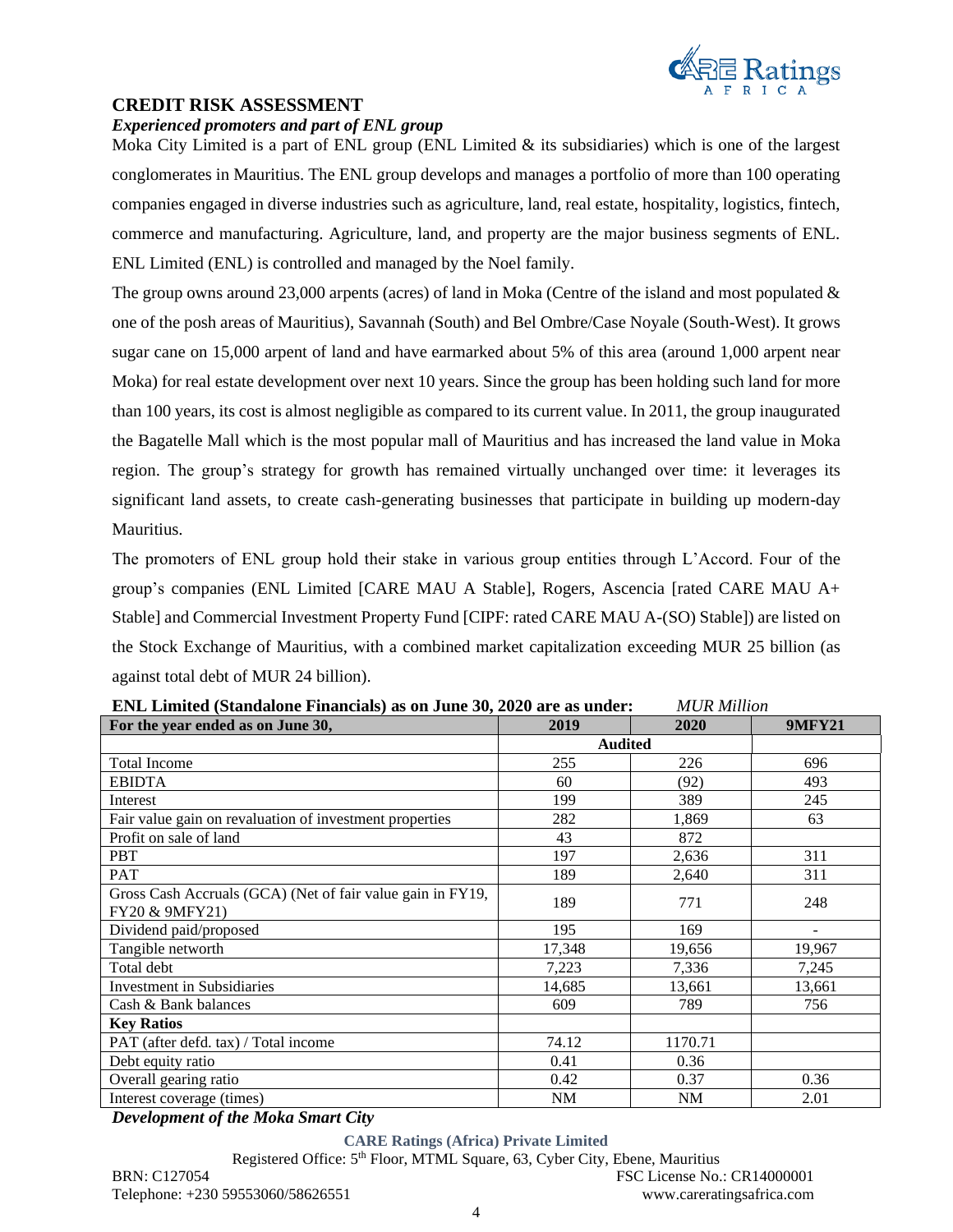

Moka City Limited is engaged in development of Moka region under the Government-sponsored Smart City Scheme. The first phase of the Moka Smart City was developed on 454 arpent of land (for which it has Smart City Certificate) at the crossroads of the island's two main motorways (in and around Bagatelle Mall). The second phase of the Moka Smart City is being developed on 534 arpent of land (for which it has Smart City Certificate) at the crossroads of the island's two main motorways. The overall master plan for Moka City will span across the following regions:





ENL Limited has transferred 956 acres of land in and around Moka region to Moka City against redeemable shares and cash.

'Les Promenades d'Helvetia' is the first built-up residential development under the Smart City Scheme.

#### **Already completed Projects: -**

- ➢ Phase I consisting of 86 apartments, has been delivered in December 2019.
- ➢ Phase II consisting of 52 studios/duplexes/apartments and penthouses has been sold by Feb. 20.
- ➢ Phase III of 33 units (launched in February 2020) -15 of those units have already been reserved.

**CARE Ratings (Africa) Private Limited**

Registered Office: 5<sup>th</sup> Floor, MTML Square, 63, Cyber City, Ebene, Mauritius

BRN: C127054 FSC License No.: CR14000001 Telephone: +230 59553060/58626551 www.careratingsafrica.com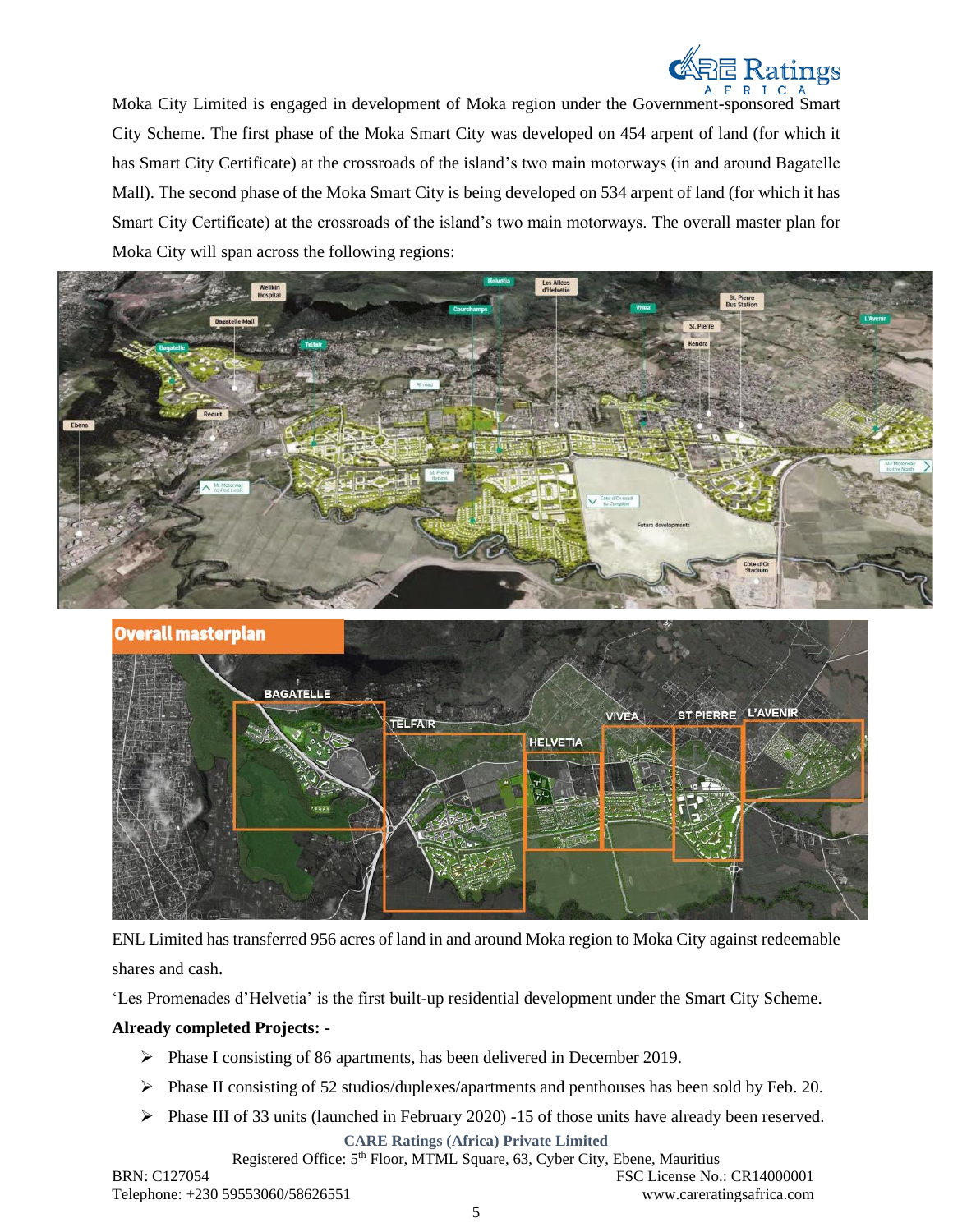

- $\triangleright$  Land sale in Helvetia (44 plots) generated a cash inflow of Mur 170 million in FY19.
- $\triangleright$  Land sale in Bagatelle (11.28 acres) to the US Embassy for MUR 180 million in FY21.

The details of land bank of Moka City as on March 31, 2021, are as under:

| <b>LAND BANK in and around</b> | Area at March 2021 | <b>Cost per arpent</b> | <b>Land Value</b> | Sellable area |
|--------------------------------|--------------------|------------------------|-------------------|---------------|
| <b>Moka Region</b>             | (Arpent)           | (MUR Million)          | (MUR million)     | (Arpent)      |
| <b>Total-Phase I</b>           | 414                | 6.6                    | 2.740             | 282           |
| <b>Total</b> - Phase II        | 542                | 6.6                    | 3.600             | 334           |
| <b>TOTAL PHASE I &amp; II</b>  | 956                |                        | 6.340             | 616           |

Till June 2020, Moka Smart City sold 47 arpents of land at an average price of MUR 25 million per arpent. Between July 2020 - June 2021, Moka City has sold 14 arpent of land which includes the Bagatelle Bulk deal at MUR 24 million per arpent. US Embassy has already signed sales deed for 11.28 acres (opposite to Bagatelle mall). In June 2021, the company has sold another 13 acres of land in Bagatelle and Helvetia. Sale for the period between July 2020 to June 2021 was around MUR 600 million.

For FY22, more than 20 arpents of land has already been booked. The total sales value of the project for FY21 is MUR 1,500 million of which the company has already received MUR 300 million (20% of the project value) during its launch. More than 400 people have showed interest in acquiring land within Moka region, showing strong demand.

The company has also received interest from middle income group people to develop the area around L'Avenir at a cheaper rate (MUR 15-20 million per arpent) as compared to MUR 30 million plus sold in Helvetia, Telfair and Bagatelle. Since there is market attractiveness in L'Avenir, the company has started to develop in infrastructures in the area.

#### *Strong demand for sale of land within Moka*

The demand for land within Moka region has grown significantly for the past ten years post the developments that took place in the region. Initially, Moka City Limited started land sale around Helvetia, Bagatelle, Vivea and Telfair (Phase I). They later started to develop other regions such as L'Avenir and St Pierre following the strong demand for land in these regions.

Moka is being developed with the idea of making it the leading real estate region of the island. The promoters, ENL Group is ensuring a harmonious development of all amenities in the region using maximum renewable resources and maintaining ample green spaces. Moka is centrally situated and well connected with by the Saint Pierre Bypass Road and M3 motorway which links Moka to the North and Central Plateau. A new roundabout to ease commute in Telfair is being developed. Moka Smart City will be like a mini city with a mix of residentials, office buildings (Vivea Business Park and Telfair), reputed educational institution, the sports complex (Synergy), The Welkin hospital and other amenities. ''La Promenade'', a linear park linking the Telfair Central Business district, which is currently being developed by ENL Group (Oficea Limited) will be the highlight of the area. In the next few years, Moka will be regarded as a vibrant and integrated mini city that is opening up to major economic opportunities.

**CARE Ratings (Africa) Private Limited**

Registered Office: 5th Floor, MTML Square, 63, Cyber City, Ebene, Mauritius BRN: C127054 FSC License No.: CR14000001 Telephone: +230 59553060/58626551 www.careratingsafrica.com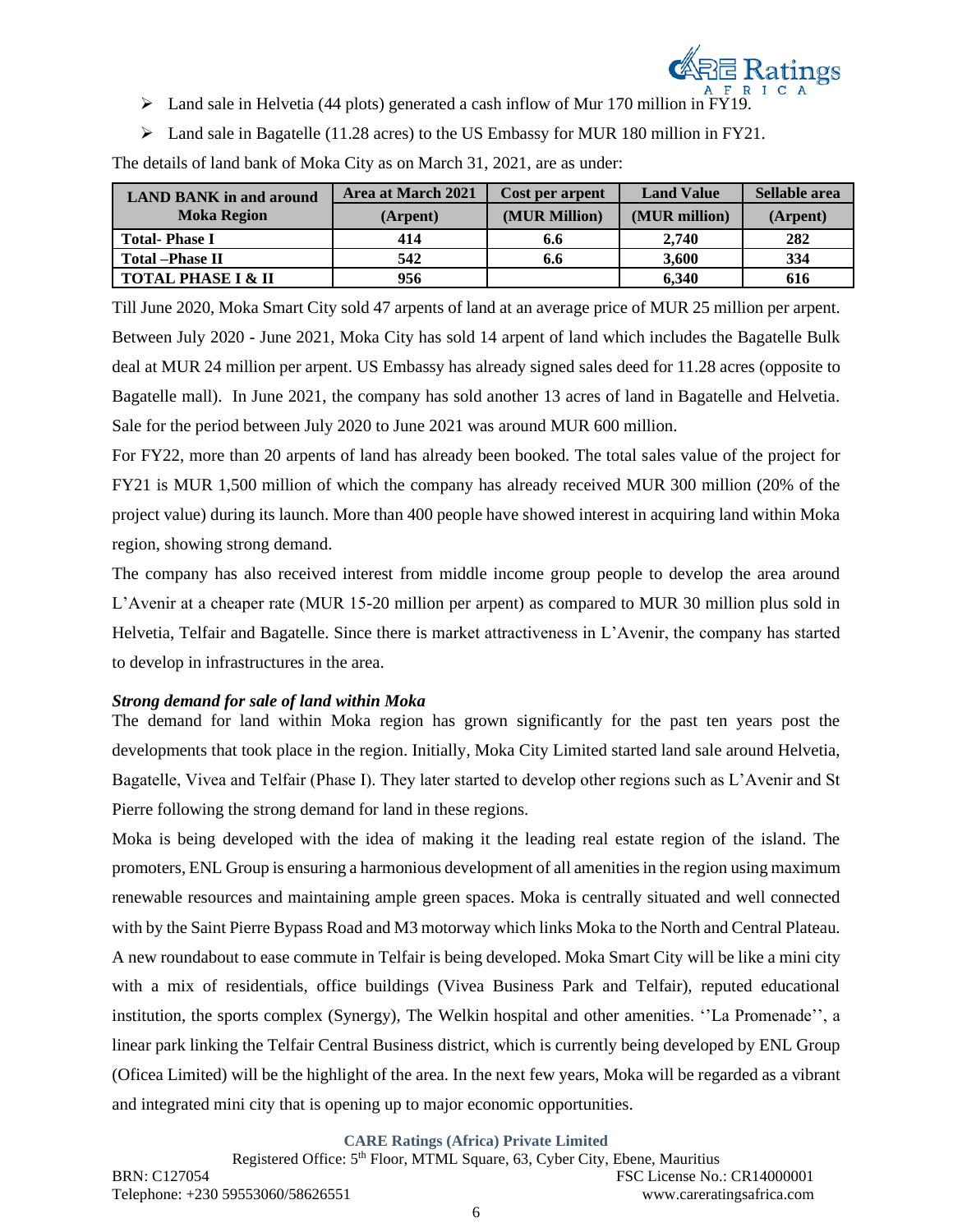

| Years          | <b>Gentilly I &amp; II</b>    | <b>Bagatelle</b><br><b>Residential</b> | Helvetia | Courchamps | <b>VIVEA</b> | <b>Bagatelle</b><br>commercial | <b>TELFAIR</b> |
|----------------|-------------------------------|----------------------------------------|----------|------------|--------------|--------------------------------|----------------|
|                | <b>MUR Million per arpent</b> |                                        |          |            |              |                                |                |
| <b>FY10</b>    |                               | 8.5                                    |          |            |              |                                |                |
| <b>FY14</b>    |                               | 25                                     |          |            |              |                                |                |
| <b>FY16</b>    | 25                            |                                        |          |            | 21           |                                |                |
| <b>FY17</b>    | 29                            | 35                                     |          |            | 24           | 24                             |                |
| <b>FY18</b>    | 31                            | 40                                     | 35       | 25         | 26           | 26                             | 31             |
| <b>FY19-20</b> |                               | 40                                     | 35       |            | 30           | 26                             | 32             |
| <b>FY20-21</b> |                               | 45                                     | 35       | 28         | 30           | 28                             | 34             |

Prices of land has been considered at the same level in line with recent sale of land:

#### *Prospects*

Moka City's prospects depend on its ability to sell land at the envisaged rate and time frame and develop other areas in Moka whereby demand for land is strong.

## **Mauritius Real Estate sector**

Over the last few decades Mauritius has witnessed a booming real estate sector, to such an extent that today, the real estate sector attracts major Foreign Direct Investment for the country. This can be explained by an increasingly growing number of construction projects across the island in addition to government introducing schemes such as the Integrated Resort Scheme, the Real Estate Scheme, the Property Development Scheme and the Smart City scheme. Such schemes have transformed the dynamics of the real estate market locally over the years. Today, apart from houses, other options such as apartments, studios, apartment hotel residences, [IRS](https://www.lexpressproperty.com/en/news-advice/invest/our-files/buying-an-irs-unit/) and [RES](https://www.lexpressproperty.com/en/news-advice/invest/our-files/buying-an-res/) villas are available. However, although a growing number of Mauritians are hunting primarily for apartments, individual houses remain the most sought-after property type; while on one hand singles and international students seek cheap accommodation in the regions of Réduit, Saint Pierre and Quatre Bornes, on the other hand, expatriates demand fully furnished houses or apartments to rent over the duration of their assignments (Monthly rental of these accommodation varies between Mur 15,000 -70,000).

The demand for office spaces is seeing significant shifts over the years, with a decentralization of offices (from Port Louis & Ebene) towards Moka and Highlands where parking facilities are more accessible and less traffic congestion. As a result of companies' increasing willingness to rent fully equipped offices with internet access and parking facilities, price of office spaces in the Moka region is on an uptrend. One location attracting high demand is the Vivea Business Park (VBP). Situated between Moka & St. Pierre, it has a strategic location at the heart of the island, close to cities, shopping centres, bus stations and main roads. Key features of VBP such as human-sized buildings, landscaped green areas, modern architecture, large number of parking and strict guidelines to guaranty quality of future developments are its main demand drivers. In addition to office space rental, VBP also offers plots of land that can be bought and developed into offices.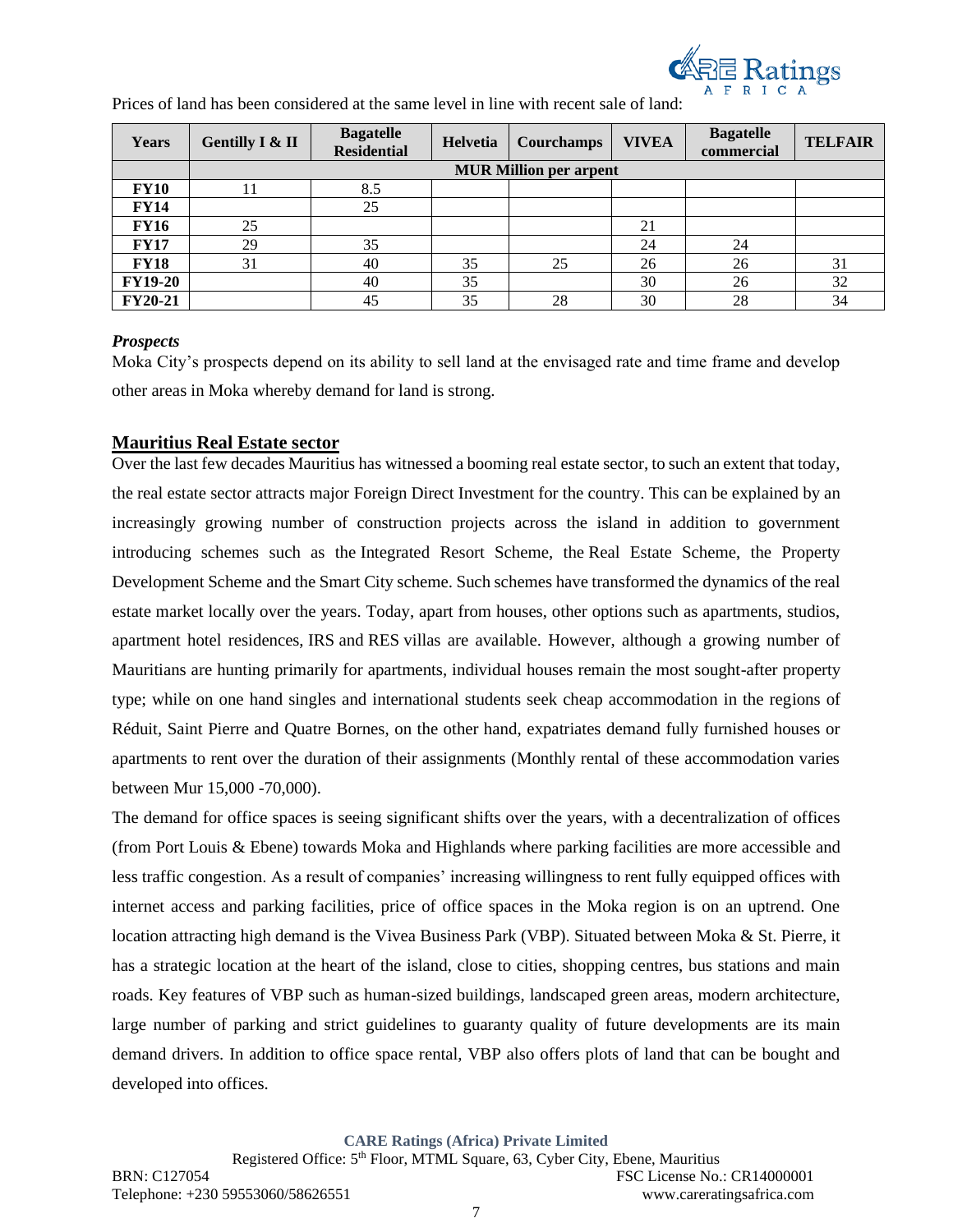

The Moka region has also positioned itself as very attractive to those wishing to rent or buy a residence in the Centre of the island, commanding strong rental demand, with monthly rent, starting at a minimum of Rs 60,000. The land prices range between Mur 25 million per arpent to Mur 40 million per arpent based on closer to Bagatelle mall and highway. The high starting price is driven by the views of the surrounding chain of mountains and landscaped gardens.

#### **COVID-19 impact on the Mauritius Real Estate Sector:**

**Real estate**: There has been an overall slowdown in economic activities in Mauritius since the first lockdown in 2020. Indeed, way of living and spending patterns have been impacted. There has been no major exit of foreign investors out of Mauritius post the lockdown.

The pandemic has restricted the travel of the local inhabitants – which in turn is driving up land sale as local high Networth Mauritians prefer to invest their money in the form of land which has given higher appreciation as compared to other investments. For e.g., land around Bagatelle that used to cost around MUR 8.5 million, 10 years ago, are now worth MUR 40 million.

The new laws are also favorable whereby Mauritian citizens are now fully exempted from registration duties when they acquire a newly built property below MUR 6 million. The exemption is also applicable if the property is bought off-plan or during construction under VEFA (vente en l'état futur d'achèvement). This measure does not apply to PDS, IRS, RES or to properties on leasehold. Additionally, the exemption of land transfer tax will be granted on the sale of a residential unit, including under VEFA, provided it is old to a Mauritian before 30th June 2022.

There is also higher demand for purchase of land in warmer and less crowded regions such as Moka, Grand Bay, and Tamarin. The trend for the past few years has shown that many people are shifting from crowded regions such as Quatre Bornes, Curepipe and Port Louis to less populated locations.

Land sale is ongoing despite the economic crisis. It is mostly sought by middle to higher income earners who prefer to invest their money in real estate which would otherwise have normally been utilized for travel and purchase of luxury items. More and more people are aware of the numerous advantages that the real estate sector provides and are making the most of it. Investors seek security and real estate is deemed as the safest investment option currently.

There may have been fewer foreign acquisitions of real estate properties since tourists and prospective foreign investors are unable to travel to Mauritius due to closure of borders since 2020. However, with the depreciation of the Mauritian Rupee, foreigners will wish to invest in real estate in Mauritius once borders reopen. Agents state that there has been no withdrawal from the potential foreign buyers with only the signing date been postponed for a later date.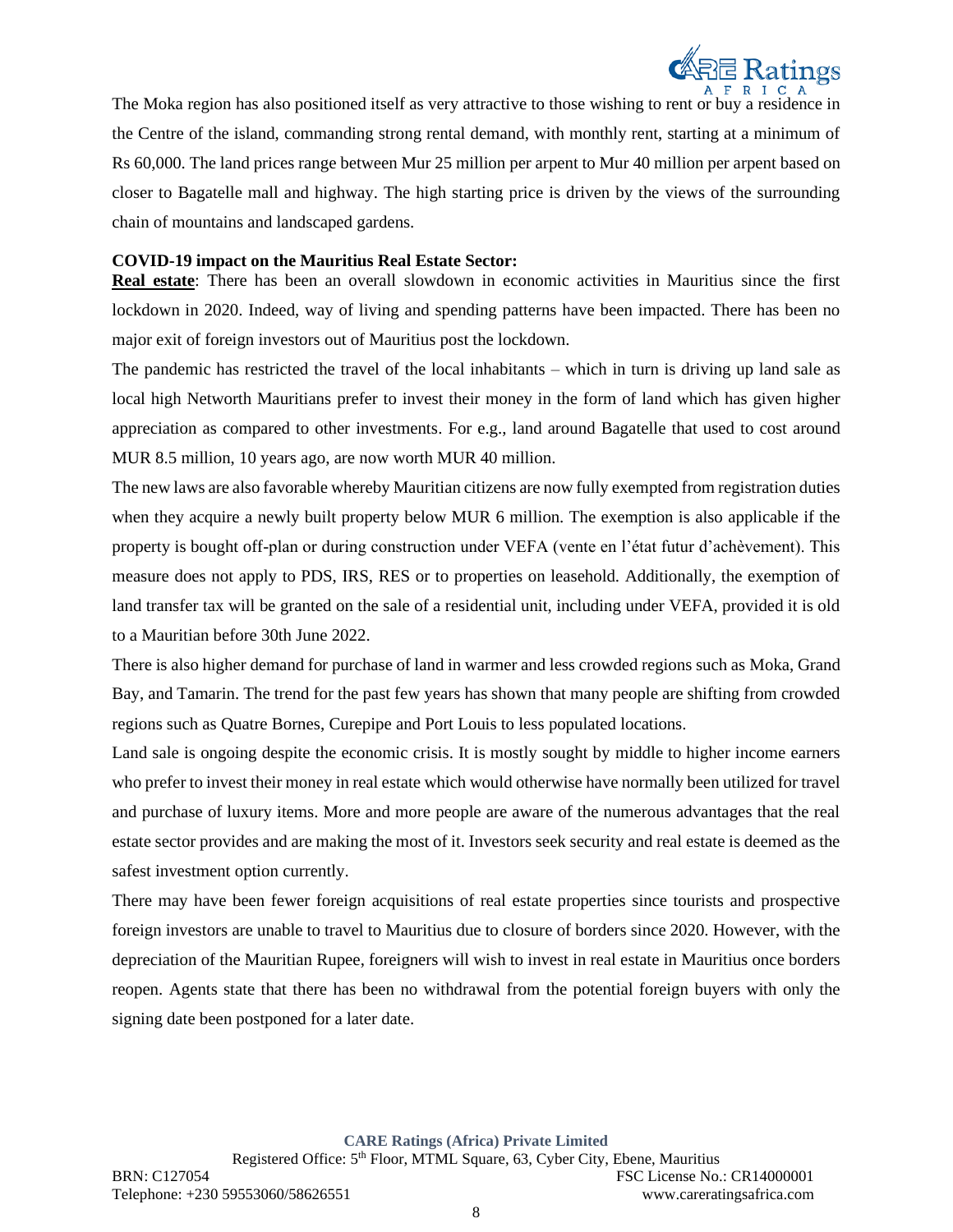

**Smart cities** are touted as the best option to move for business or to live. The Smart City Scheme was

launched by the Mauritius Government to promote economic development and introduce new and technology-driven urban ecosystems across the country which comprises of residential, commercial and leisure facilities to create a mini city that is pleasant and convenient to live and work in. Smart cities will bring innovation to the island using high and clean technology that aim to reduce waste and carbon emission. Infrastructure is designed to consume low energy.



There are numerous incentives being provided to developers and investors under the Smart City Scheme. The company is exempted from payment of income tax for a period of 8 years, zero VAT paid on capital goods, zero customs duty, land transfer tax and registration duty, morcellement tax and land conversion tax. As for the buyers, the tax benefits are as follows:

- 1. First-time Mauritian buyers acquiring a residential unit are exempted from registration duty.
- 2. Full recovery of VAT of input tax allowable in terms of capital goods (building structure), plant, machinery, and equipment.
- 3. Accelerated annual allowance granted at a rate of 50% of the costs in respect of capital expenditure incurred by any company operating within the Smart City Scheme on energy-efficient equipment and green technology.

**Moka Smart City** is located just 15 mins away from Port-Louis and 30 minutes from the airport. It has quickly gained popularity and became the place to live, work and play. The district of Moka comprises of some 26,000 inhabitants. Moka is well appreciated for its temperate climate. More than 35% of Moka Smart City is made up of green and common spaces to ensure inhabitants have ample space for a morning job, bike ride and trail run. Additionally, there is no time for boredom with the number of activities catering for all age range such as great restaurants, cafes, pubs, open-air theatre, cinemas, bowling arena, night trail runs and places to visit such as Eureka Falls, Maison Eureka, Dodo Quest, Bassin Canard to name a few. The mini city comprises of three business centers namely Vivea Business Park (historic place being the former sugar mill), The Gardens of Bagatelle and Telfair Square. Vivea Business Park is home to more than 50 companies employing more than 1,500 people. Many renowned companies such as PwC, AON Hewitt, Alteo, Arup have moved to the business centres from Port-Louis or Ebene. The many residential units, the most striking one being Les Promenades d'Helvetia are close to the business centres, makes a great place to live allowing for a pleasant walk to and back from work. There are 13 medical & paramedical centers (including Wellkin Hospital) and 26 private and public Institutions in and around Moka.

**CARE Ratings (Africa) Private Limited**

Registered Office: 5th Floor, MTML Square, 63, Cyber City, Ebene, Mauritius BRN: C127054 FSC License No.: CR14000001 Telephone: +230 59553060/58626551 www.careratingsafrica.com